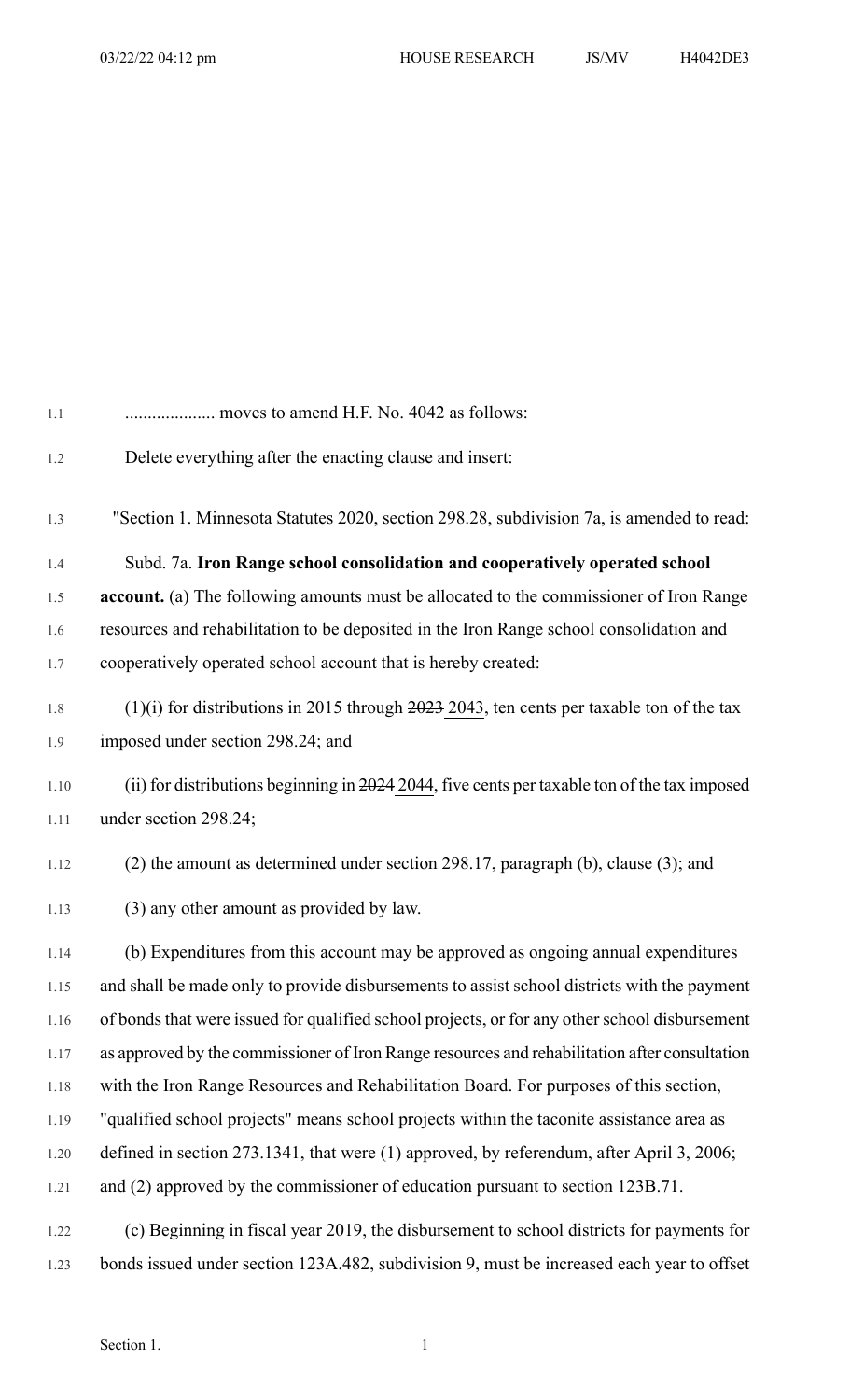- 2.1 any reduction in debt service equalization aid that the school district qualifies for in that 2.2 year, under section 123B.53, subdivision 6, compared with the amount the school district 2.3 qualified for in fiscal year 2018. 2.4 (d) No expenditure under this section shall be made unless approved by the commissioner 2.5 of Iron Range resources and rehabilitation after consultation with the Iron Range Resources 2.6 and Rehabilitation Board. 2.7 **EFFECTIVE DATE.** This section is effective the day following final enactment. 2.8 Sec. 2. Minnesota Statutes 2020, section 298.28, subdivision 9b, is amended to read: 2.9 Subd. 9b. **Taconite environmental fund.** Five cents per ton through distributions in 2.10 2043 must be paid to the taconite environmental fund for use under section 298.2961, 2.11 subdivision 4. Beginning with distributions in 2044, ten cents per ton must be paid to the 2.12 taconite environmental fund of which five cents per ton must be used as provided under 2.13 section 298.2961, subdivision 4. 2.14 **EFFECTIVE DATE.** This section is effective the day following final enactment. 2.15 Sec. 3. **INDEPENDENT SCHOOL DISTRICT NO. 696, ELY; BONDS.** 2.16 Subdivision 1. **Authorization.** Independent School District No. 696, Ely, may issue 2.17 bonds in an aggregate principal amount not exceeding \$9,500,000, in addition to any bonds 2.18 already issued or authorized, to provide funds to construct, equip, furnish, remodel, 2.19 rehabilitate, and acquire land for school facilities and buildings. The district may spend the 2.20 proceeds of the bond sale for those purposes and any architects', engineers', and legal fees 2.21 incidental to those purposes or the sale. Bonds may be issued under this section without a 2.22 referendum. Except as permitted by this section, the bonds shall be authorized, issued, sold, 2.23 executed, and delivered in the manner provided by Minnesota Statutes, chapter 475. An 2.24 election on the question of issuing the bonds is not required. A resolution of the board 2.25 levying taxes for the payment of the bonds and interest on them as authorized by this section 2.26 and pledging the proceeds of the levies for the payment of the bonds and interest on them 2.27 shall be deemed to be in compliance with the provisions of Minnesota Statutes, chapter 475, 2.28 with respect to the levying of taxes for their payment.
- 2.29 Subd. 2. **Levy limitations.** Taxes levied pursuant to this section shall be disregarded in 2.30 the calculation of any other tax levies or limits on tax levies provided by other law.
- 2.31 Subd. 3. **Bonding limitations.** Bonds may be issued under authority of this section 2.32 notwithstanding any limitations upon the indebtedness of a district, and their amounts shall
	- Sec. 3.  $2^2$ 
		-